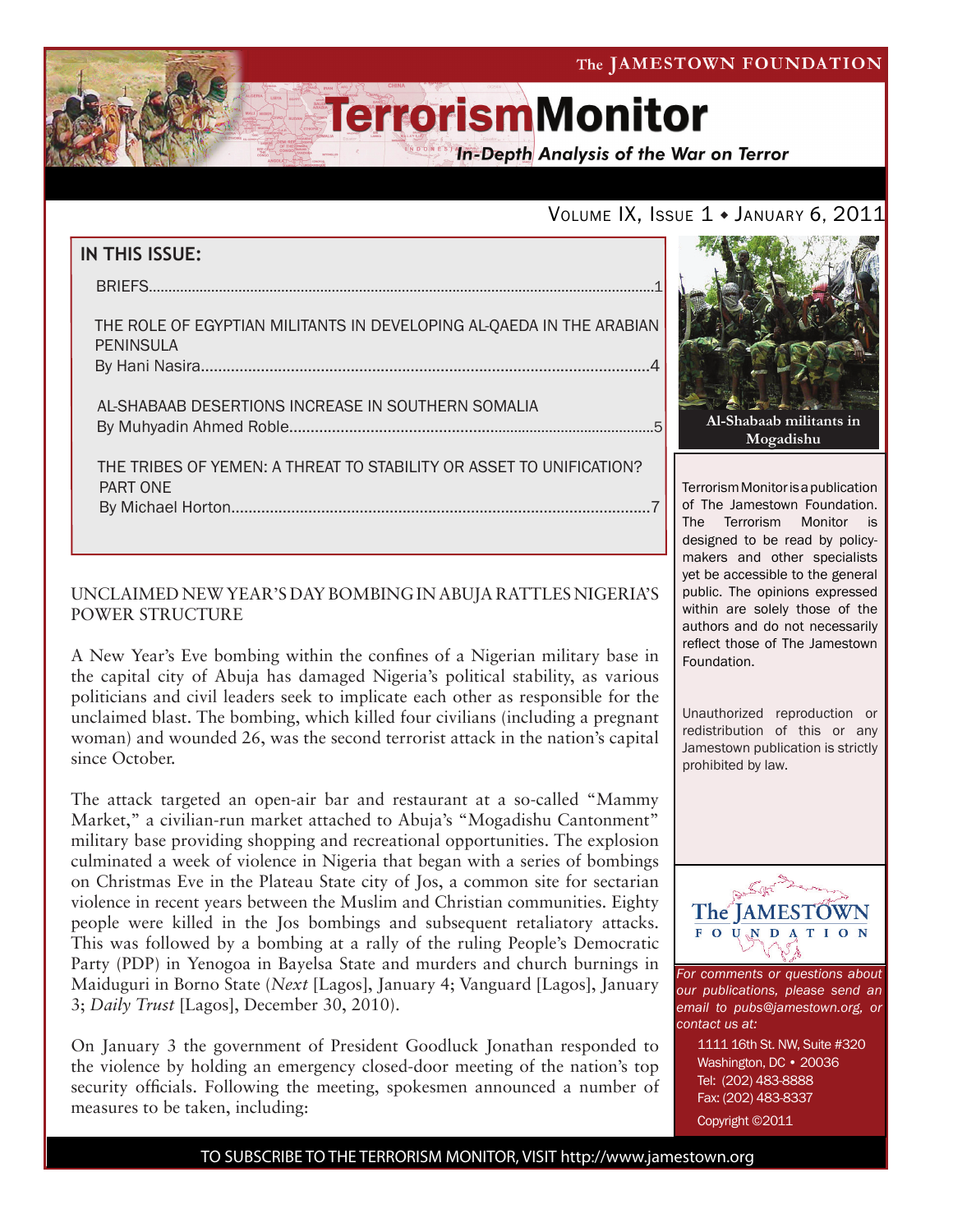# TerrorismMonitor Volume IX + Issue 1 + January 6, 2011

• The appointment of a special presidential advisor on terrorism.

• The installation of new closed-circuit television (CCTV) cameras in sensitive areas of Abuja, though existing CCTV installations proved of little use in the latest attack.

- New regulations regarding access to public and private establishments.
- The creation of a presidential committee on the control of explosives and incendiary materials.
- The creation of a presidential committee on public enlightenment regarding security measures.

A presidential spokesman indicated that police had been "directed to ensure the prompt arrest and prosecution of political thugs" (Next [Abuja], January 4). Jonathan's government has invited American FBI agents and members of Israel's MOSSAD intelligence organization to help investigate the Abuja bombing (*Vanguard*, January 3; *Abuja Leadership*, January 3).

The Movement for the Emancipation of Niger Delta (MEND), which claimed responsibility for a pair of car bombings in the capital last October, issued a statement through spokesman Jomo Gbomo denying any involvement in the attack at the Mogadishu Cantonment: "Bombings and attacks carried out by MEND are always preceded by a warning in order to prevent casualties and followed by a statement of claim… [MEND] condemns the deliberate targeting of civilians by any persons or groups for what so ever reasons" (AFP, January 2; *Vanguard*, January 2).

PDP primaries next week will be followed by what is expected to be hotly contested presidential, gubernatorial and parliamentary elections in April. With the political direction of the country in the balance, few seem able to resist the temptation to link political opponents to the ongoing violence.

The campaign organization of Jonathan's main challenger for the PDP presidential nomination for upcoming elections in April, former vice-president Atiku Abubakar, denounced what it described as efforts by the president's paid agents to link Abubakar with the Abuja bombing: "In a moment of national crisis, President

Goodluck Jonathan must demonstrate sobriety and coolheaded posture rather than losing his head to impetuous emotions… The President should allow security services to carry out intensive investigations instead of using the incident to frame up political opponents whom he perceives as stumbling blocks to his ambition" (*Next*, January 4).

Former military ruler of Nigeria General Ibrahim Babangida (1985-1993) has also complained of government attempts to tie him to the Abuja bombing, describing it as "sheer blackmail": "It exposes the weakness in the system if private persons and former leaders who are enjoying their retirement are being linked to acts of terrorism or bombings. We all should agree that there is failure in governance rather than passing the buck, or finding very idiotic and flimsy reasons to label some distinguished persons as being responsible for such failures" (*Vanguard*, January 3; *Daily Sun* [Lagos], January 3). Various NGOs, as well as religious and labor leaders have alleged that the Abuja bombing is part of an attempt to create a state of emergency leading to the military's return to power (*Nigerian Compass* [Lagos], January 4; *Daily Trust,*  January 3).

The Sultan of Sokoto, Alhaji Sa'ad Muhammadu Abubakar, made an unfavorable comparison between the current state of security and that which existed under military rule. "We should blame the political class for getting us to this stage because it was not like this before," Abubakar claimed (*Daily Trust*, December 30, 2010).

Nigeria's intelligence services have come under strong public criticism for repeated failures to anticipate eruptions of sectarian violence in northern and central Nigeria. Army Chief-of-Staff Lieutenant General Azubuike Ihejirike acknowledged the failure, saying there is a need to "enhance intelligence operations" (*Daily Trust*, December 30, 2010). Meanwhile, Defense Minister Prince Adetokunbo Kayode promised the investigation would continue, saying, "The perpetrators are here, they are not from the moon and we will get them" (*Vanguard*, January 2).

#### MYSTERIOUS MURDER OF LEBANESE ISLAMIST MILITANT GHANDI AL-SAHMARANI

The late-December murder of Lebanese Islamist and Jund al-Sham commander Ghandi Sahmarani (a.k.a. Abu Ramiz) was an instructive example of the changing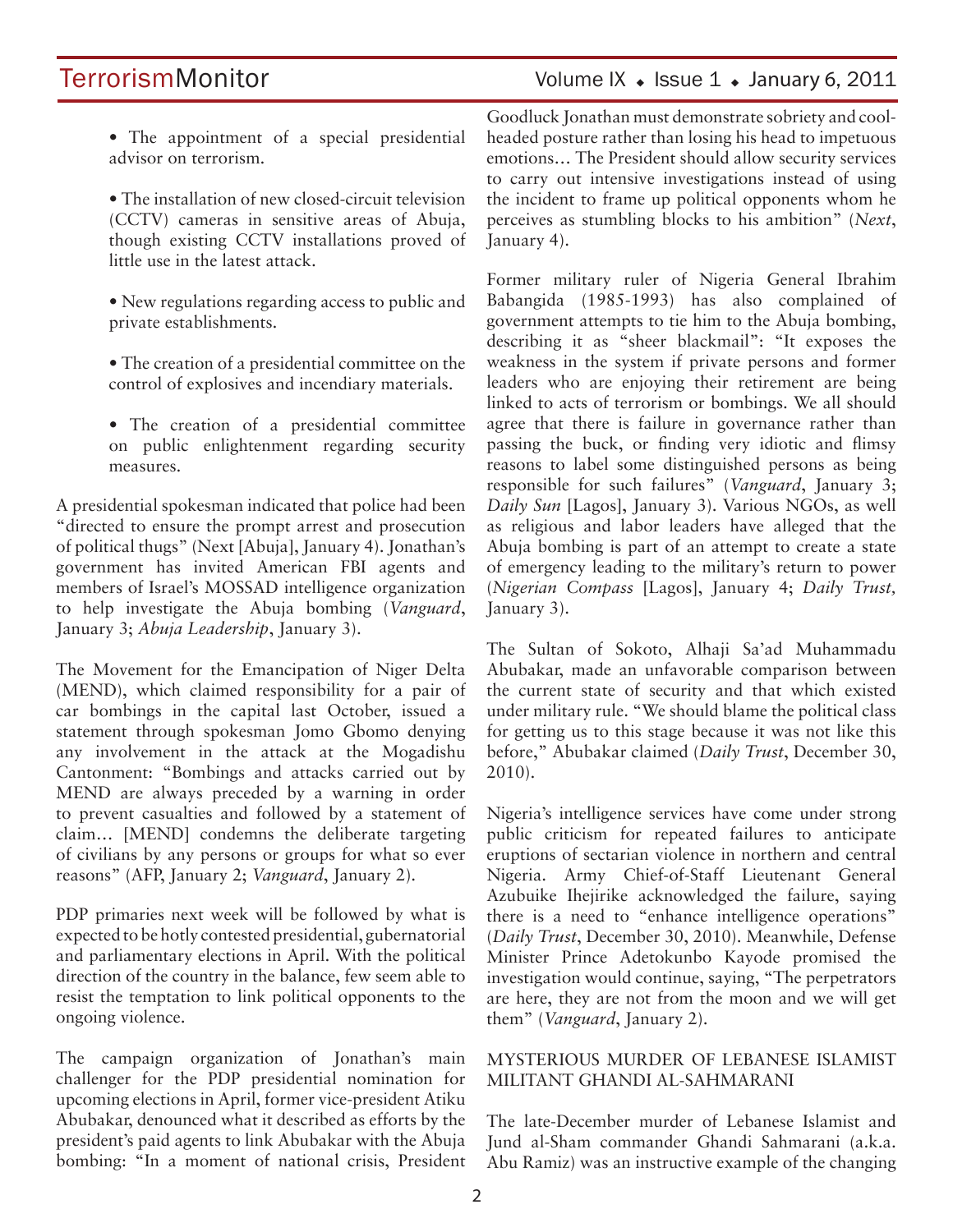balance of power in Lebanon's Ayn al-Hilweh refugee camp, which exploded in Islamist-inspired violence in 2007.

While political assassinations are far from unknown in the Palestinian camps, Sahmarani's death followed a different pattern from the usual shootings and bombings. Though exact details remain unclear, it appears that Sahmarani was brutally tortured for as long as 48 hours before his ultimate death by hanging or a gunshot to the mouth (Now Lebanon, January 3). There was no claim of responsibility for the killing. Sahmarani, a native of Tripoli, was closely tied to the Ayn al-Hilweh camp for over 20 years. Following the discovery of his body the Lebanese Army moved additional forces to the entrance of the camp, but the anticipated unrest never materialized (Naharnet, December 27, 2010; December 28, 2010).

Established in 2004, Jund al-Sham ("The Army of Greater Syria") is a splinter group of the larger Usbat al-Ansar ("League of Partisans"), an armed Salafist movement formed in the 1980s. Unlike a number of other Salafist groups operating in the Palestinian refugee camps, both Usbat al-Ansar and Jund al-Sham include native Lebanese members, like Sahmarani, as well as Palestinians in their ranks (Naharnet, May 31, 2008). The small group of roughly 50 Jund al-Sham militants joined the Fatah al-Islam movement in the bitter fighting against the Lebanese Armed Forces (LAF) that erupted in the Nahr al-Bared refugee camp in 2007 and later spread to Ayn al-Hilweh.

Sources within the camp say the brutal killing was not politically motivated, but rather came in response to allegations that Sahmarani had raped a number of married and unmarried women within the site (Now Lebanon, January 3). One Islamist leader who declined to be named told a Beirut daily that Sahmarani was killed "for moral reasons" after raping a married woman and videotaping her naked (*Daily Star* [Beirut], December 29, 2010). Lebanese radio reported that the killers had been identified and were part of Sahmarani's "inner circle" (Voice of Lebanon Radio, December 27, 2010).

Jund al-Sham has had frequent clashes with the secular Palestinian Fatah movement led by Palestinian president Mahmud Abbas (a.k.a. Abu Mazin) (*al-Hayat*, March 24, 2008). Fatah security official Mahmud Abd al-Hamid Isa "al-Lino" in particular has been in the forefront of efforts to rein in Jund al-Sham extremists, who have frequently endangered relations between the

### Volume IX  $\bullet$  Issue 1  $\bullet$  January 6, 2011

Palestinians and Lebanese authorities. Al-Lino is a senior commander in Fatah's Palestinian Armed Struggle (PAS), which serves as a civil police force in the Palestinian camps. The camps are administered by Palestinian authorities rather than the Lebanese government under the terms of a treaty. Recently the Islamist factions have been cooperating with the PAS to restore order and security to the Palestinian camps, leaving little room for extremists like Sahmarani. Even other armed Islamist groups such as Usbat al-Ansar have participated in campaigns to disarm and dismantle the Jund al-Sham organization. Under pressure from all sides, many Jund al-Sham militants have fled to Europe, joined the jihad in Iraq, or returned to the ranks of Usbat al-Ansar.

Fatah's al-Lino issued a prompt denial of Fatah involvement in the killing of Sahmarani, describing it as "an incident shrouded in mystery" (*Daily Star* [Beirut], December 29, 2010). Though an Ayn al-Hilweh shop owned by a PAS major was bombed shortly after the discovery of Sahmarani's body, authorities were reluctant to make any connection between the two events. Authorities are likely correct in this; considering the circumstances and method of Sahmarani's murder, his near complete isolation, the general desire, even among Islamists, for security and the unsupportable nature of the allegations against Sahmarani, retaliation for his death would definitely be inadvisable for his few remaining supporters. His followers (if any indeed still exist) might be more likely to seek the services of human smugglers to emigrate to Europe, a path frequently taken by other Ayn al-Hilweh militants who have found themselves under pressure in the close confines of the camp. The new but largely powerless Jund al-Sham leadership will be under close scrutiny from Palestinian security forces, Lebanese intelligence and even their fellow Islamists in Ayn al-Hilweh.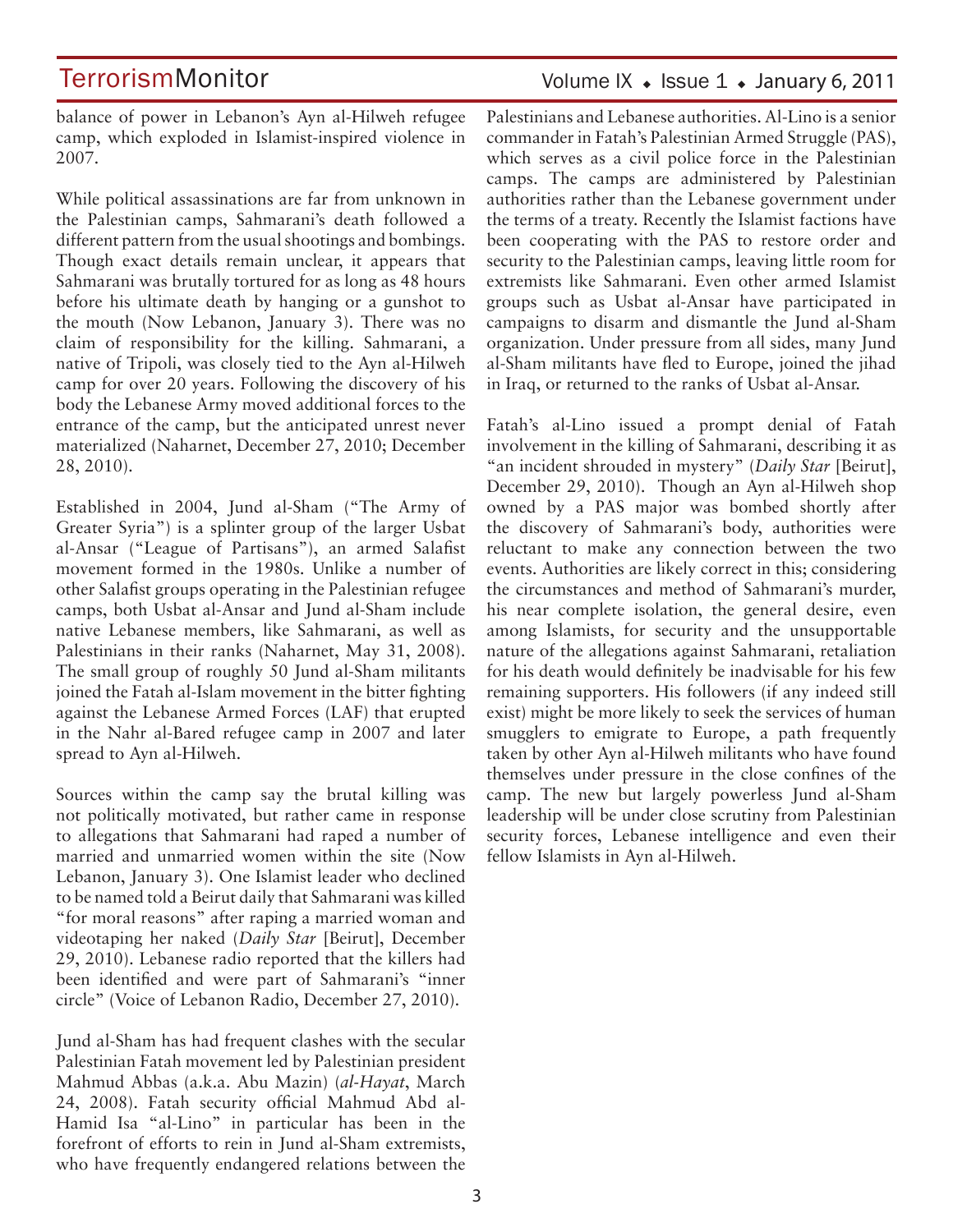# TerrorismMonitor Volume IX • Issue 1 • January 6, 2011

# **The Role of Egyptian Militants in Developing al-Qaeda in the Arabian Peninsula**

*By Hani Nasira* 

The role of Egyptian Islamists in creating al-Qaeda<br>
in the Arabian Peninsula (AQAP) can be traced<br>
back to the efforts of Dr. Ayman al-Zawahiri<br>
and the Egyptian Islamic Libed (EII) exemination to in the Arabian Peninsula (AQAP) can be traced and the Egyptian Islamic Jihad (EIJ) organization to overthrow the Egyptian regime in the 1990s. Al-Zawahiri played no direct role in the EIJ's assassination of late President Anwar Sadat in 1981, but he is considered the architect of the organization's revival since his election as the EIJ Amir during a meeting of the group's leaders in Sudan in 1993. That move followed the Egyptian security forces' successful blows to the Tala'a al-Fath (Vanguards of Conquest, an EIJ offshoot), led by Ahmad Husayn 'Ujayzah, and the arrest in one night in January 1993 of 800 cadres of the organization, which led to the dismissal of 'Ujayzah and al-Zawahiri's unanimous election as a new leader.

Al-Zawahiri spent two years of his leadership targeting symbols and pillars of the Egyptian regime through the introduction of suicide operations, the 1993 attempts to assassinate Minister of the Interior Hasan al-Alfi and Prime Minister Atef Sidqi, and the failed plot to blow up an Israeli-U.S. tourist group in Cairo's Khan al-Khalili market in 1995. The latter operation ultimately resulted in the disruption of the last EIJ cell in Egypt, led by Adil al-Sudani and Ahmed al-Naggar, who were executed in Egypt in 1998 and 2000 respectively. Al-Zawahiri was then forced to halt operations in Egypt for lack of means to carry on.

Al-Zawahiri's biggest contributions to Islamist militancy remain his success in providing safe havens and new launch pads for the EIJ outside Egypt and globalizing the idea of jihad through integration with al-Qaeda in February 1998, leading to confrontation with the United States and its allies.

Yemen became the most important station in harboring, arming and training elements of EIJ (especially after its incorporation with al-Qaeda), using the country as a starting point for carrying out operations targeted at other countries.

Yemen is the oldest and most stable base for Egyptian jihadists and al-Qaeda members, unlike Sudan, where the militants could not stay for more than a few years. The Sudanese government asked al-Zawahiri and his jihad group to leave in 1995 following the organization's execution of two boys accused of homosexuality and espionage (one of the boys was Mus'ab, son of senior EIJ member Shaykh Abu al-Faraj al-Masri). [1]

The presence of the EIJ in Yemen started with Muhammad Sharaf and Muhammad al-Zawahiri, Ayman al-Zawahiri's brother. Sharaf led the EIJ in Yemen due to his long stay in the country prior to his migration to the United Arab Emirates, which extradited him to Egypt in 2002 (*Asharq al-Awsat*, March 12, 2002). Abu al-Faraj al-Masri was among the early leaders of the Egyptian jihad and in the 1970s migrated to Yemen where he enjoyed good relations with the Yemeni tribes. He was a member of the EIJ's Shura Council and at the time of his arrest he was in charge of the Shari'a Committee.

Muhammad al-Zawahiri migrated to Yemen in 1980 while working for the International Islamic Relief Organization. He remained in Yemen until 2000, at which time his wife and six children lost track of any news of him. Egypt then declared that the United Arab Emirates extradited him, most likely in 2000, and he remains imprisoned in Egypt (*Asharq al-Awsat,*  February 29, 2004).

Among the early leaders in Yemen was Abdul Aziz al-Jamal, who is considered amongst EIJ's first generation. He was extradited to Egypt by Yemen in 2002 and is now a supporter of the "Revisions" of imprisoned EIJ leader Sa'id Imam bin Abdulaziz al-Sharif (a.k.a. Dr. Fadl) (see *Terrorism Monitor*, December 10, 2007).

Those elements active through the Relief Committees formed a spearhead for receiving training and preparing new elements for different operations. They were also in charge of gathering and stashing weapons. The organization expanded and grew stronger in Yemen following its integration with al-Qaeda in 1998, with the provision of financial support, stronger relations with the tribes and expanded recruitment.

Following the fall of the Tala'a al-Fath organization in 1993, Yemen became the primary refuge for Egyptian jihadists. Among those who migrated there were Mahmud al-Dib, Ahmad al-Naggar and Shaykh Ibrahim Muhammad Salih al-Banna (a.k.a. Abu Ayman al-Masri), all future leaders of the EIJ.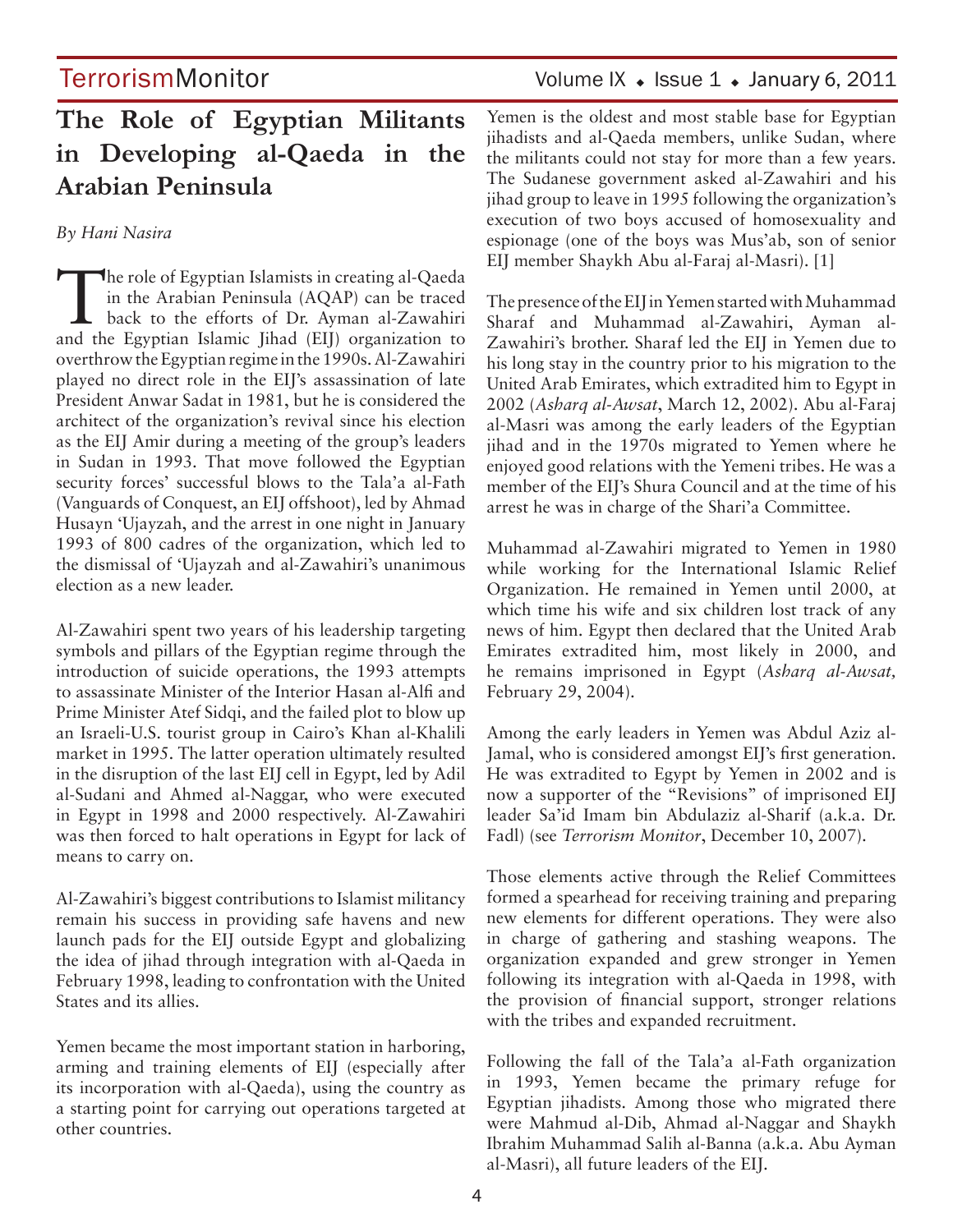Following Muhammad Sharaf, the EIJ in Yemen was led by Mahmud al-Dib (1993), Ahmad al-Naggar (1994- 1996) and Ibrahim Muhamad Salih al-Banna (1996- 1998). However, after integration with al-Qaeda, the leadership was transferred to native Yemenis, including Muhammad Omar al-Awlaqi (1998-2006), Nasir al-Wuhayshi (2006-2009) and Qasim al-Rimi (2009-to present). Ayman al-Zawahiri moved to Yemen in late-1994 and stayed for about one year before traveling to Pakistan. Despite his physical absence, orders for the jihad organization continued to come directly from him.

Abd al-Mun'im bin Izz al-Din al-Badawi and Ibrahim Muhammad Salih al-Banna were in charge of the training and intelligence sectors of the EIJ, but al-Banna took sole control after al-Badawi travelled to Afghanistan and then Iraq, where he succeeded Abu Mus'ab al-Zarqawi as leader, using the name al-Muhajir. Al-Badawi remained responsible for the training and intelligence sectors for all al-Qaeda branches, and Osama bin Laden described him as a "legend" in the intelligence field (*Al-Jarida* [Kuwait], November 4, 2010).

After integration with al-Qaeda, the role of the Egyptian jihadists was limited to logistical, intelligence and training support, as leadership roles were shifted to Yemeni and Saudi elements such as Saudi Sa'id al-Shihri, who became the deputy of al-Wuhayshi and al-Rimi (*Al-Jarida* [Kuwait], November 4, 2010). With an expanded membership, AQAP continues to use Yemen as a launching point for al-Qaeda operations and recruitment efforts.

*Hani Nasira is an Egyptian writer who specializes in ideological movements.*

Note:

1. Al-Maqreze Center for Historical Studies, Hani al-Siba'i, Jihad Story, on this link: http://www.almaqreze. net/hewarat/hewar006\_1.html.

### Volume IX  $\bullet$  Issue 1  $\bullet$  January 6, 2011

# **Al-Shabaab Desertions Increase in Southern Somalia**

*By Muhyadin Ahmed Roble*

**D** isgruntled al-Shabaab fighters are increasingly<br>deserting the radical Islamist group after years of<br>fighting for the movement in southern Somalia. deserting the radical Islamist group after years of fighting for the movement in southern Somalia. The deserters are mainly from southern Somalia's Hawiye clan, while the movement's current leader, Shaykh Ahmad Abdi Godane "Abu Zubayr," hails from the Isaaq clan in Somaliland, a largely peaceful, *de facto*  independent state in northern Somalia. Most of the absconders fled from southern Somalia to neighboring countries while others joined the troops of Somalia's Transitional Federal Government (TFG).

On December 19, 2010, the TFG presented six al-Shabaab deserters to reporters at a press conference in Mogadishu. The six, who defected to government forces on November 19, 2010, included a number of senior commanders who had led al-Shabaab fighters in clashes against Somali TFG forces and African Union peacekeepers.

The defectors told local reporters that they joined al-Shabaab with the intention of safeguarding the rule of law through the holy Qu'ran, but later realized that the group was not following the teachings of the Shari'a. They then defected to the side of the government and sought forgiveness from the Somali people.

In discussing the reasons for his departure from al-Shabaab, former commander Muhammad Farah Ali said he was forced to kill his deputy commander when the latter was injured in the fighting and needed treatment abroad.

Muhammad Farah described the order as coming from Abu Mansur al-Amriki, an American al-Shabaab commander. Though Muhammad Farah regarded the order as unacceptable, he nevertheless carried it out for fear of his own safety before leaving the group: "If a fighter received a serious injury, they give an order to finish him because they would not have time to treat him. But if he received a small injury and was able to take up the gun again they will treat him." Muhammad Farah's account was similar to earlier reports that senior al-Shabaab commander Shaykh Mukhtar Robow "Abu Mansur" became infuriated with the movement's leadership when he learned one of his deputies had been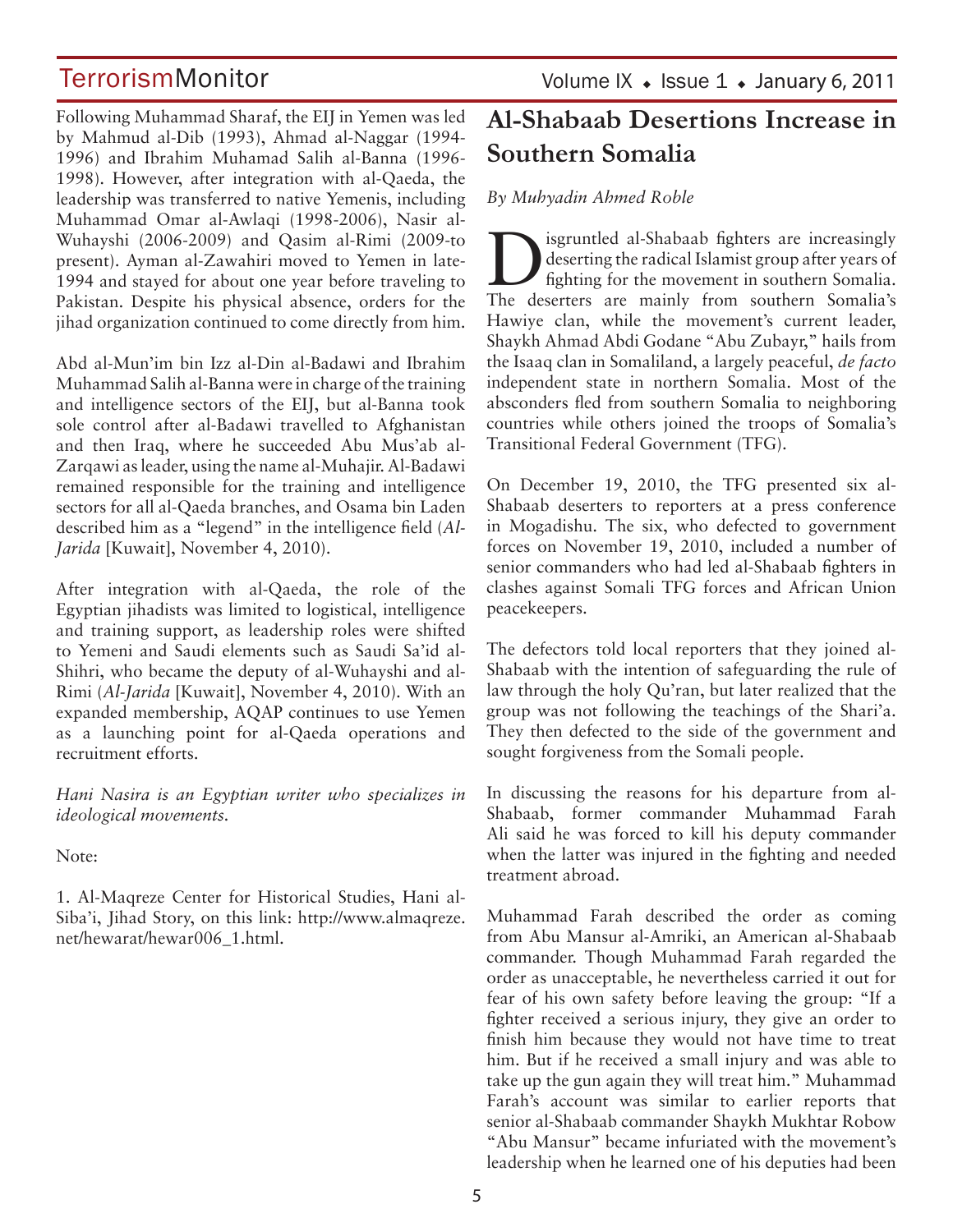TerrorismMonitor Volume IX • Issue 1 • January 6, 2011

killed by fighters loyal to Ahmad Abdi Godane to ensure the wounded deputy would "die a martyr" (Jowhar, October 8, 2010; Wadanka.com, September 28, 2010; Suna Times, October 9, 2010; see also *Terrorism Monitor* Briefs, October 21, 2010).

The six men joined hundreds who had already left the militant force, such as 19-year-old Deeq Abdirahman, who defected from al-Shabaab last October. Deeq, who had never received any secular education, was recruited by the Islamic Courts Union from his madrassa in 2006 to fight against Somali warlords in Mogadishu. Deeq was eventually one of hundreds who received special training before joining a special wing led by Adan Hashi Ayro, an instrumental al-Shabaab commander who was himself trained at an al-Qaeda base in Afghanistan in the 1990s (Ayro was later killed by a U.S. cruise missile in central Somalia in 2008).

However, Deeq was forced to flee from Somalia by his former colleagues in arms and reached Nairobi in November after his relatives raised funds to assist his escape from al-Qaeda associated elements in Somalia. "They [al-Shabaab] called and threatened to kill me, saying, 'We will slaughter you just as the infidels and people who have converted [from Islam].'"

Deeq began his journey from Mogadishu at the beginning of November, passing through al-Shabaab checkpoints in southern Somalia as he sought a safe place. "I decided to be brave because I was not able to get enough money for the airlines," he noted.

In explaining why he deserted, Deeq says that he realized that the group is becoming more aggressive and threatens to kill every person who is not compliant: "They are all talking about killing people whether they are innocent or not. If you try to offer your comments you will face their wrath. The only option they have is killing, so I realized that their ambitions are not about religion." According to the young man, al-Shabaab policy says if a person defects after working with the group for more than six months, he must be killed because he knows the organization's secrets.

Twenty-one-year-old Muhammad Abdi, a junior al-Shabaab official, was one of those who had less luck in escaping the wrath of the militant organization, being assassinated only weeks after he deserted the group. His older brother, Ayanle Abdi, a businessman in Nairobi, said that Muhammad was killed as the family planned to bring him to Nairobi for safety. "We were aware of the threat since he left them. They were accusing him of joining what they call 'the enemy of God,'" said Ayanle. Armed masked men shot Muhammad Abdi as he was walking in the Madina district of Mogadishu in November.

Muhammad Abdi was a secondary school student when he joined al-Shabaab in 2007 to fight against the Ethiopian forces that ousted ICU fighters from southern Somalia. "The recruiters met him at his school. They told him to fight for religion and God and the promise of a salary," said Ayanle. The former student then received six months of training in the southern coastal town of Ras Kamboni, an al-Shabaab stronghold.

Though al-Shabaab is believed to have roughly 3,000 fighters, mostly of local origin, there are also claims that the movement is increasingly reliant on foreign fighters migrating to the jihad in the Horn of Africa. Wafula Wamunyinyi, deputy head of the AU mission in Somalia, says Somalia is host to more than 2,000 foreign fighters from India, Pakistan, Iraq and elsewhere, who are providing funds and training for terrorist operations. [1] According to some deserters and government officials, such as former deputy speaker of parliament and Minister of Rehabilitation and Social Affairs Professor Muhammad Omar Dalha, a number of these foreigners, including al-Qaeda operative Fazul Abdullah Muhammad (a native of the Comoros Islands) and American native Abu Mansur al-Amriki, are among those who have taken over the group's leadership. [2]

Al-Shabaab has implored Somali mothers to send their children for training at al-Shabaab camps. The group has also urged Somali youth to register at al-Shabaab offices for recruitment into the organization, which is involved in heavy fighting in Mogadishu and elsewhere in southern Somalia. The movement is now training hundreds of young men to replace losses due to combat and desertion.

*Muhyadin Ahmed Roble is a Somali journalist who writes for The East African, AfricaNews and Eurasia Review as a correspondent based in Nairobi.*

Notes:

1. Statement given at a press conference in Nairobi, August, 2010. See also *The National* [Abu Dhabi], August 24, 2010.

2. Interview with Professor Omar Muhammad Dalha, Nairobi, December 22, 2010.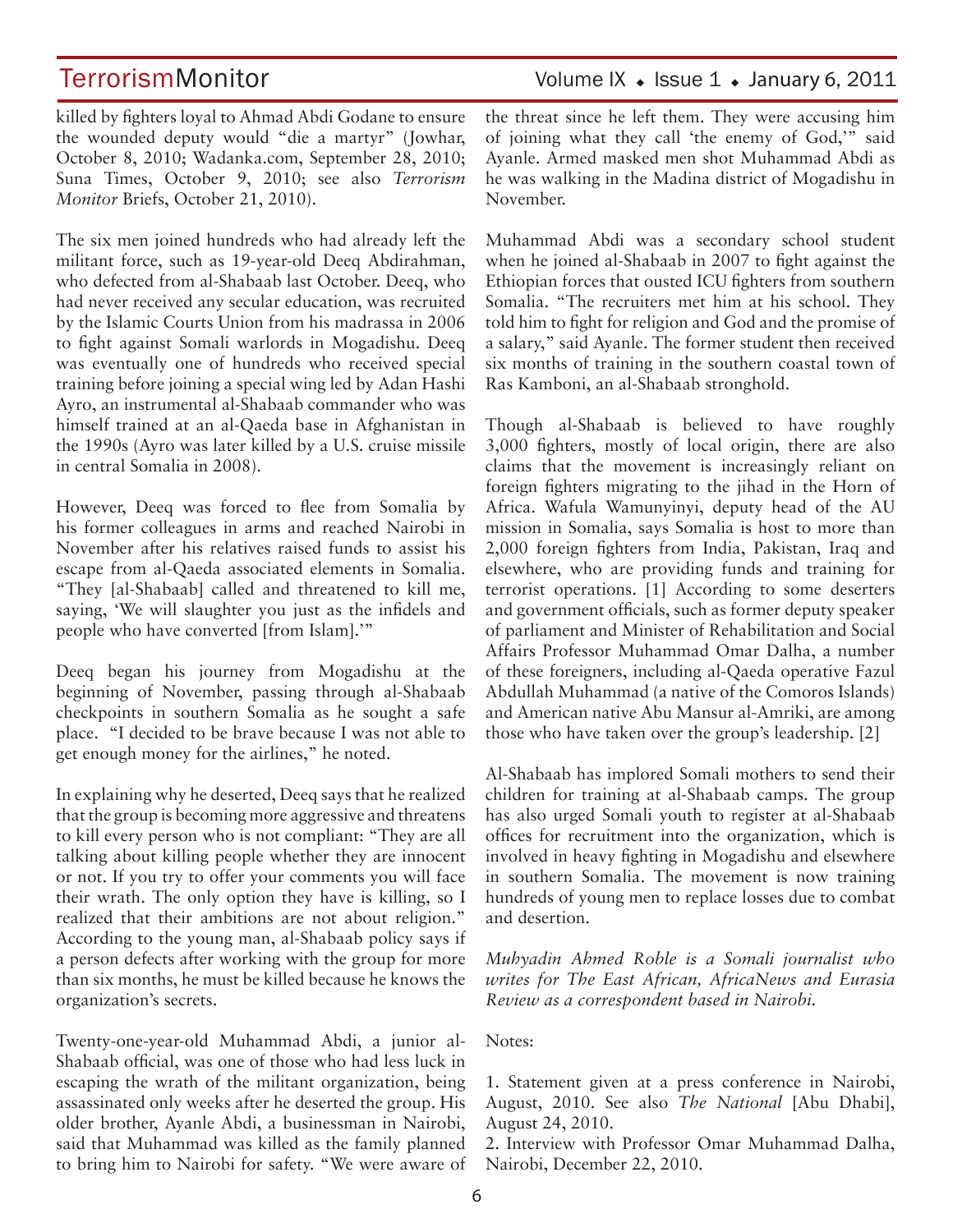# **The Tribes of Yemen: A Threat to Stability or Asset to Unification? Part One**

*By Michael Horton*

 $\mathcal{L}\mathcal{L}$  The tribes are Yemen and Yemen is the tribes," is a saying that is often repeated by Yemenis from the north central highlands where the tribe and tribal life are most dominant. [1] In the wake of the "underwear bomber" and the "toner bombs," Yemen has been the subject of intense and often simplistic media coverage. Newspapers and cable news networks have frequently described much of Yemen as a lawless patchwork of competing tribes. The headlines and erroneous descriptions lack real understanding of Yemen's intricate social and cultural history. In much of Yemen, tribal affiliations and the complex social, cultural and legal structures that underpin tribal life define and shape families, communities and even regions. While parts of Yemen are not subject to the full control of the state, most are far from lawless. In many of these areas, it is the tribe and tribal government that predominate, just as they have for hundreds of years.

As the Yemeni government and the United States intensify their efforts to combat suspected al-Qaeda operatives in primarily tribal areas like Shabwa, Abyan and Ma'rib, it is essential that these efforts do not alienate and/or isolate potential tribal allies. Al-Qaeda in the Arabian Peninsula's (AQAP) attempts to enmesh itself within Yemen's tribal matrix will be more successful if the Yemeni regime and its backers ignore the country's tribal politics and history. The U.S.-led December 2009

### Volume IX  $\bullet$  Issue 1  $\bullet$  January 6, 2011

attacks on suspected al-Qaeda encampments in Abyan and Arhab as well as the failed May 2010 attack that led to the death of Shaykh Shabwani in Ma'rib highlight the dangers of ignoring the tribal aspects of Yemeni society. [2] The attacks inflamed tribe vs. state tensions and acted as recruitment tools for AQAP and other Salafistinspired groups. While the centrality and power of the tribes may be waning in some parts of Yemen, tribal identity and the kinship ties and allegiances that make up a Yemeni's identity remain paramount for many. Understanding how Yemen's tribes contribute to Yemeni society is a prerequisite to ascertaining how AQAP can or could expand its influence in Yemen.

Tribes and Non-State Government

The term "tribe" (*qabila* in Arabic), is not easily defined but it is helpful to note that the verb from which the word is derived can mean to accept or to give a friendly reception. The idea of acceptance and the protection and honor of one's guests and allies continues to inform much of what it means to be a tribesman (*qabili*) in Yemen. Use of the term "tribe" in English often leads to an oversimplification of what actually constitutes a tribe. Every tribe is made up of a complex network of families and clans that are knitted together by shared lineages, customs and alliances. The families and clans that belong to a particular tribe are further bound by shared traditions of government and law which regulate both inter-tribal and extra-tribal relations.

Yemen's tribes have a long and varied history of self governance that, like the written history of states, is characterized by periods of both enlightened and tyrannical rule. Some tribes developed highly efficient systems of delegatory government while others developed forms of government that were less well organized and more reliant on individual leaders. The traditions of government that developed were often dictated by the terrain and the customs of its inhabitants. For example, the tribes of the Razih Mountains in northwest Yemen have a long history of settled farming that necessitated more elaborate forms of government and tribal law (*'urf*). As a result, they have maintained written records of legal cases and disputes that are used to establish precedent in contemporary quarrels. [3] Other tribes such as the Dhu Muhammad, whose territory encompasses the desert and scrublands of parts of Ma'rib and beyond, are unlikely to maintain written records and often have a more fluid system of governance that reflects their traditional dependence on herding and seasonal farming.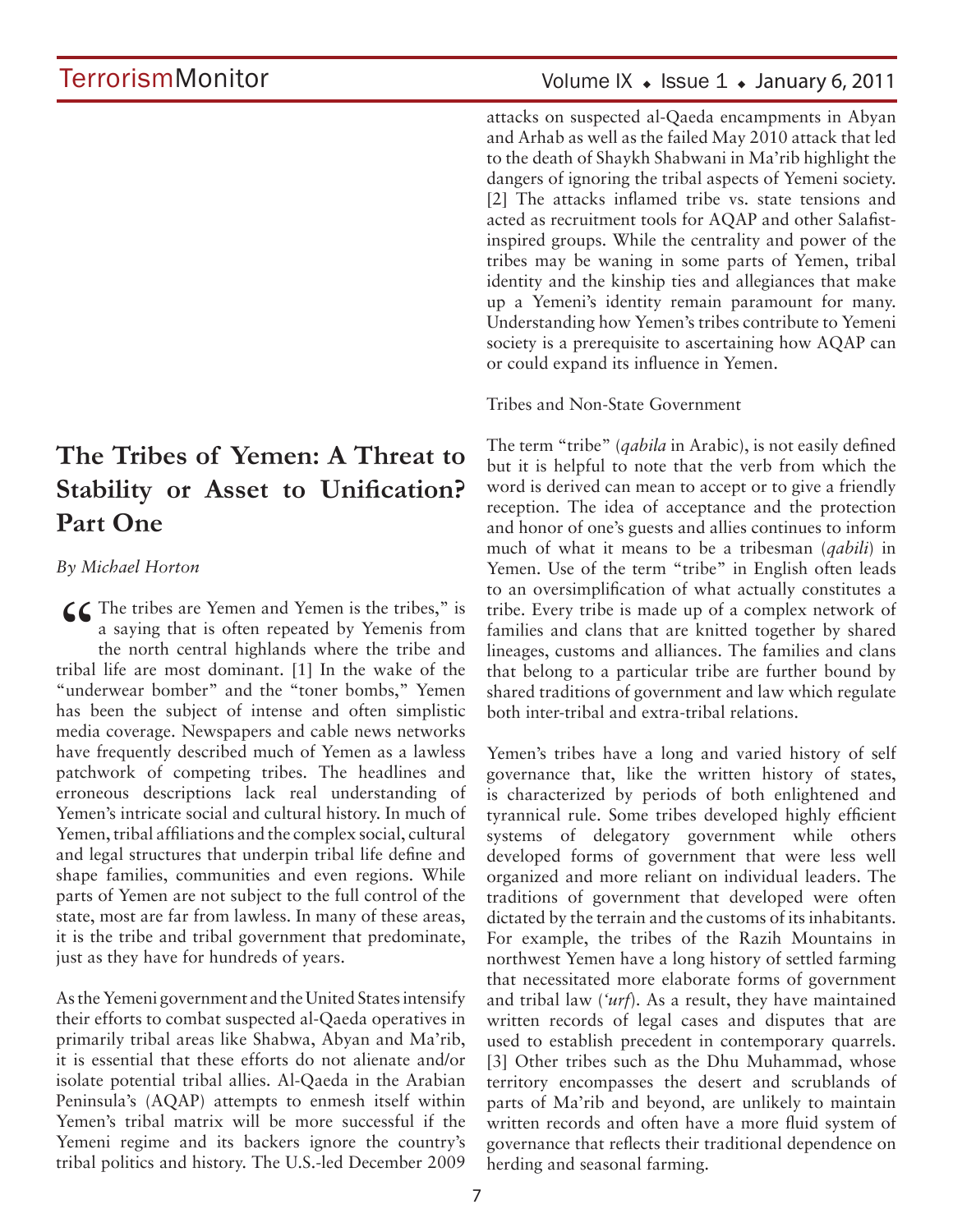While the finer points of tribal governance and tribal law are highly varied, there are certain commonalities. In most parts of northern Yemen as well as some parts of southern Yemen, villages are overseen by headmen or *umana*. Elders (*ayan al-qabila*) administer clans that may inhabit a number of nearby villages. At the top is the shaykh who oversees the entire tribe. While this may sound pyramidal, it is not. Traditionally—and in much of Yemen this is still the case—the shaykh's continued power and his position are dependent on the consent and good will of the elders who themselves depend on the goodwill and continued support of their constituents. While elders and shaykhs are mostly drawn from what are called "shaykhly" families (those families that have long produced the clan or tribe's leaders), the shaykhs and elders can be replaced if they fail to fulfill their obligations to their constituents. The shaykhs, elders and headmen depend on the respect of those they administer. If the respect for any village, clan or tribal leader is lost, then his ability to negotiate truces, act as arbiter, or rule in cases of tribal law is lost, and, as a consequence, he will be replaced.

Inter-tribal relations and relations within the tribe and its clans and families are regulated by tribal law, which, despite regional differences, draws on a rich corpus of shared traditions and histories. As customary law, tribal law is adaptable, efficient and, in most cases, is preferred by tribesmen to both Shari'a (Islamic law) and constitutional law. In large swathes of Yemen, tribal law remains the primary code of justice. The government of Yemeni President Salih often falls back on tribal law to settle disputes between tribes and between tribes and the government. A recent example of Salih's reliance on tribal law came when the Abida tribe and its allies threatened war on the government in the wake of Shaykh Shabwani's death in May 2010 as a result of a botched missile attack.

#### The Wings of the Imamate

Many of Yemen's northern tribes belong to one of two tribal confederations: the Bakil and the Hashid. The Bakil is Yemen's largest tribal confederation, but it is historically not as well organized as the smaller but far more politically active Hashid confederation. The Hashid, traditionally led by members of the al-Ahmar family, is an influential actor in Yemeni politics. President Salih's Sanhan tribe belongs to the Hashid confederation. This and Salih's reliance on tribal politics to consolidate and increase his political reach have

TerrorismMonitor Volume IX • Issue 1 • January 6, 2011

ensured the continued prominence of the Hashid in all aspects of Yemeni society, especially in northern Yemen. Both the Hashid and the Bakil have rejected al-Qaeda efforts to recruit their members (*Saudi Gazette*, January 6, 2010).

Throughout much of Yemen's history, the Hashid and Bakil confederations and the tribes that belong to them have acted as arbiters of power in northern Yemen, and in parts of southern Yemen as well over the last twenty years. The two confederations were often termed the "wings of the Imamate" because of the reliance of the Imam (the hereditary ruler and religious leader of the Zaidi Shiites of northern Yemen) on them to legitimize his rule and most importantly to expel invading forces like the Ottoman Turks in the 17th and early 20th centuries. However, the relationship between the tribes and the state (the Imamate in this case) was usually a balancing act between two powers that always threatened to overwhelm one another. The tribes, acting individually or as a confederation, often rebelled against the state when it was seen to be overreaching its authority, whether by imposing high taxes or infringing upon what was regarded as tribal territory or tribal spheres of influence. This tension between the state and the tribes has long characterized their relations in Yemen. The power of the state, like the power of the tribes and confederations, has waxed and waned. When the Imamate was able to finance a largely independent and loyal army, at times overseen by slaves who were often viewed as being more loyal because of their lack of tribal affiliations, the state was able to extend its reach well beyond the cities. However, the power of the state has never been even close to absolute in Yemen, where the mountainous terrain and the traditions of independence and self-governance have always acted against a strong state. Yemen's deserts and mountains are still seen by many Yemenis as refuges from a government that is often thought to be corrupt, indifferent and inefficient. AQAP has attempted to exploit this situation by urging the tribes not to cooperate with government forces (*Yemen Post*, November 3, 2010).

The Salih Regime: The Patronage System and Declining Oil Revenues

Yemeni President Salih differs from many of Yemen's rulers in that he is a member of the tribesmen class rather than a member of the *sayyid* class (descendents of the Prophet) from which the Imams were drawn. Perhaps because of his tribal roots, Salih's rise to and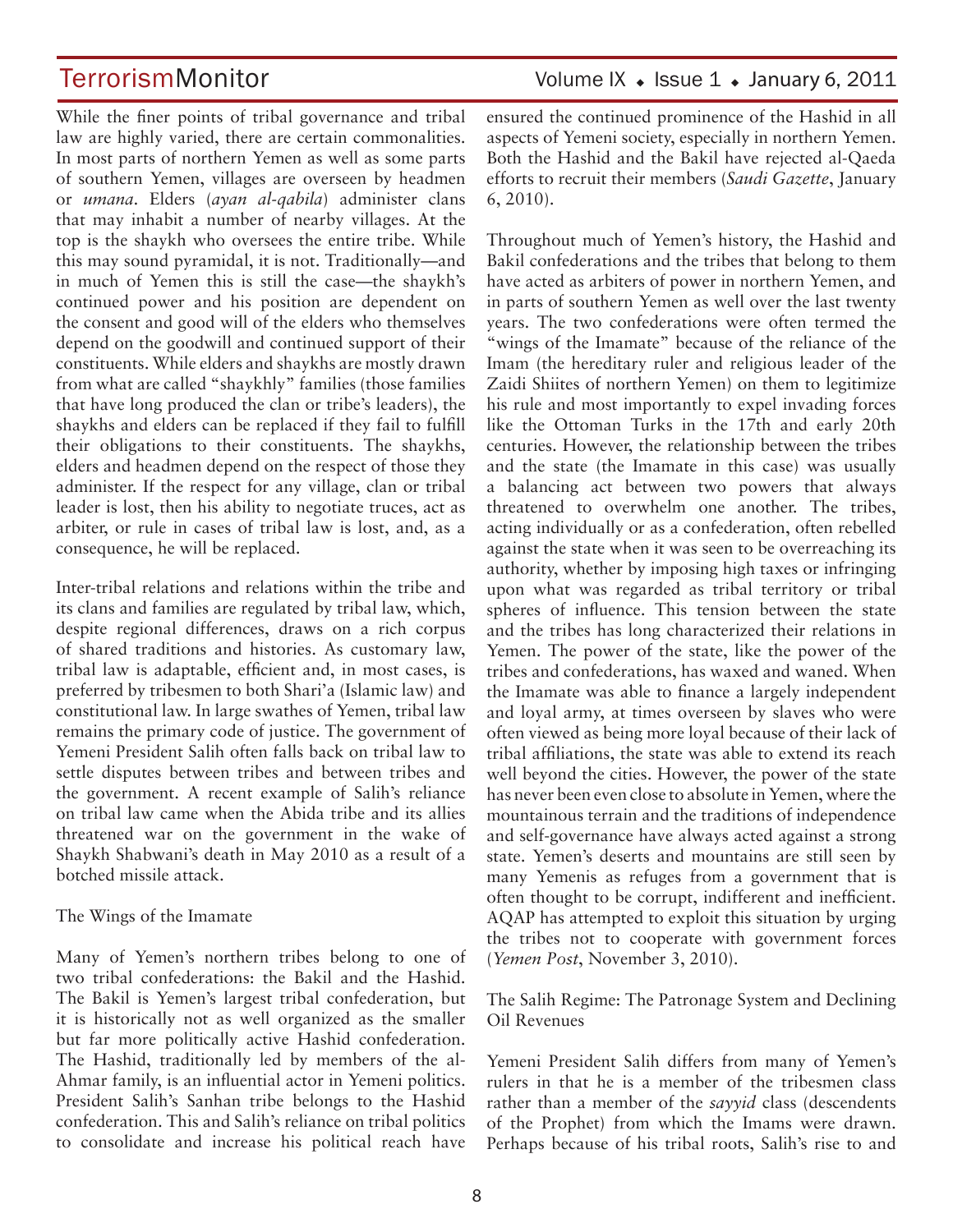consolidation of power have both been characterized by adept management and use of Yemen's tribes and tribal alliances (Reuters, August 31, 2009). Salih is said to have a prodigious memory when it comes to familial, clan and tribal connections. Arguably to an even greater extent than the Imams before him, Salih has maintained his grip on power by manipulating Yemen's tribes. This manipulation has long relied on a patronage system that trades influence, money, jobs and government positions for loyalty. [4] The development of Yemen's oil industry financed the largess that has allowed Salih to increase the influence and power of his regime. This is not unique in Yemeni history. In the 1600s, Yemen had a monopoly on the export of coffee that generated the revenue needed to finance an extension of state power by way of a resurgent Imamate. However, the end of the coffee monopoly marked the beginning of the end of expanded state control. Yemen and the Salih regime are experiencing a similar decline in state finances as Yemen's oil production declines. Yemen's oil exports account for more than 75% of state revenue. Since its peak in 2002, oil production has dropped by 40% and some studies suggest that Yemen's oil reserves will be depleted by as early as 2017. The drop in revenue has already resulted in a contraction of the once generous patronage system (SABA, December 3, 2010). Shaykhs from less powerful tribes have already seen their benefits cut or eliminated by the regime in its attempt to reduce costs. During a recent trip to Yemen by the author, a number of shaykhs from "minor" tribes bemoaned the fact that the government payments for their bodyguards, most often their sons, had been reduced or eliminated. Others from more powerful tribes complained about the government trying to offer them Korean-made economy cars instead of the Land Cruisers they are accustomed to.

The reduction and in some cases elimination of government handouts has already resulted in increased tension between the state and some tribes. The curtailment of patronage is also seen by many shaykhs and their constituents as an assault on the honor of the tribe and its shaykh. While the Salih regime has long relied on policies that favor some tribes over others, the elimination of state subsidies to the heads of some tribes and not others threatens to cause increased tensions between the tribes themselves. The cuts in government largess are being further exacerbated by rising food costs fueled by global inflation and a devaluing Yemeni Riyal, which lost 30% of its value in 2010.While the cuts in state subsidies have increased tribal tensions, the patronage system itself has long acted as a destabilizing

### Volume IX  $\bullet$  Issue 1  $\bullet$  January 6, 2011

force among the tribes. The shaykhs who are supported by the Salih regime are often able to act independently since they have the financial and at times military backing of the regime. The patronage system has also encouraged many shaykhs to live outside of their constituencies in Sana'a, where they are closer to the seat of power and better able to lobby for funds and jobs.

The Salih regime's inability to continue to fund its elaborate patronage system has caused it to shift toward more confrontational policies to ensure the authority of the state. Under the guise of fighting terrorism, the state has often moved troops into tribal areas, bombed recalcitrant tribes and shut down roads to force tribes to comply and submit to its rule. In a strategy adopted from the British, who carried out punitive bombings preceded by warnings in the protectorates, the Salih regime uses aerial bombings to punish tribes who are largely beyond the reach of its ground forces. This is an ominous shift from a policy that was once focused on largely non-violent co-option in order to maintain power and is certain to further destabilize the country.

*Michael Horton is an independent analyst who specializes in Yemen and the Horn of Africa. He writes for Jane's Intelligence Review, Intelligence Digest, Islamic Affairs Analyst, and the Christian Science Monitor. Mr. Horton studied Middle East History and Economics at the American University of Cairo and Arabic at the Center for Arabic Language and Eastern Studies in Yemen. Michael frequently travels to Yemen, Ethiopia and Somalia.*

\*Please see the forthcoming issue of *Terrorism Monitor*  for "The Tribes of Yemen: A Threat to Stability or Asset to Unification?" Part Two.

#### Notes:

1. A discussion of the problematic term "tribe," its genesis, use and connotations are well beyond the scope of this article. For the sake of simplicity, the article uses "tribe" to describe the various groups and communities in Yemen that, in many, cases have long histories of association and cooperation. However, it must be noted that most "tribes" in Yemen are far from being monolithic societal structures. In many cases the groups that make up particular tribes, and the clans and families that are the building blocks of the tribes, are fluid with shifting loyalties and agendas that are dictated by local needs and conditions. Clans and families can and do change their tribal affiliations. It must also be noted that